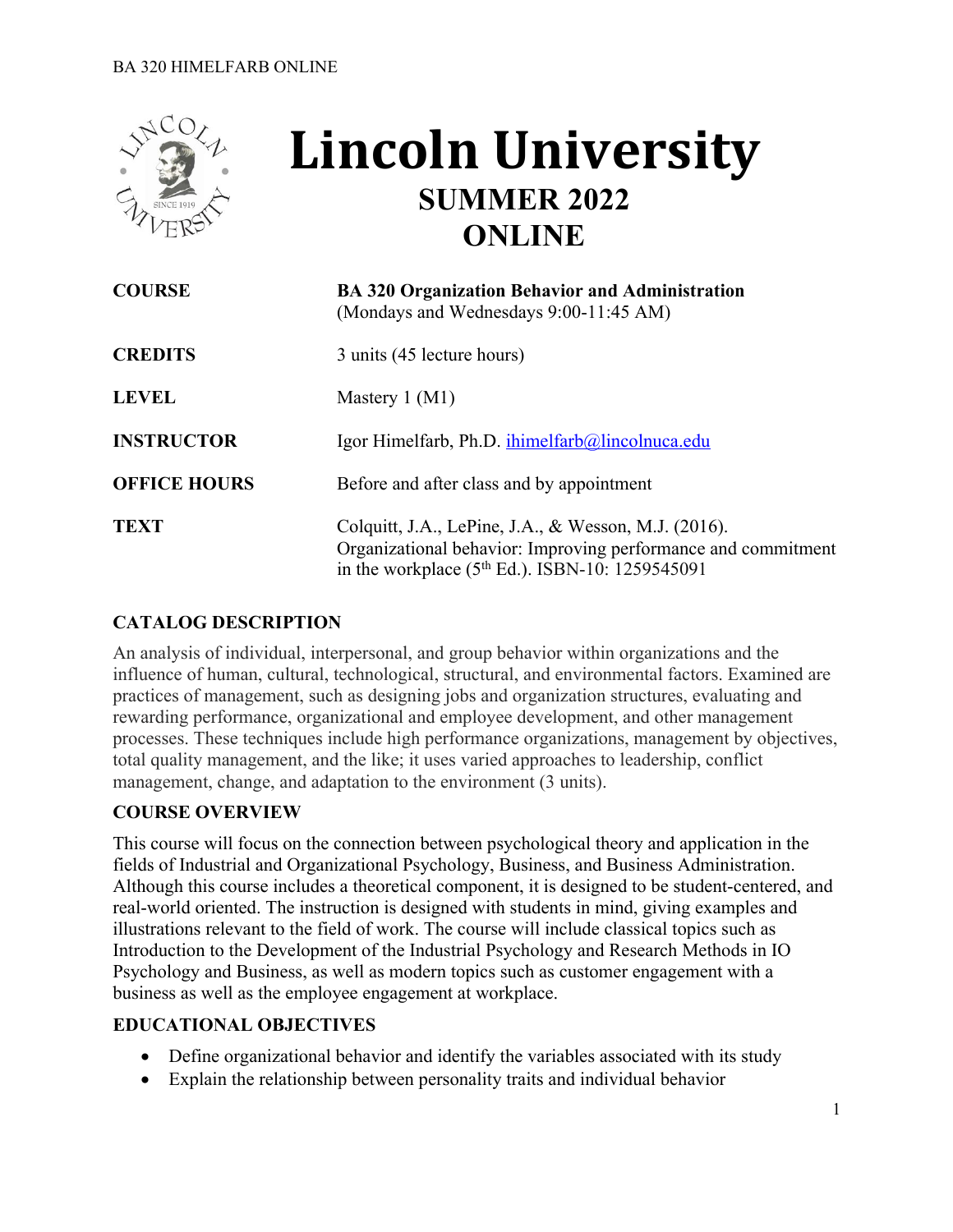- Describe the factors that influence the formation of individual attitudes and values
- Discuss the importance of individual moods and emotions in the workplace
- Summarize the major theories of learning and the techniques of behavior modification
- Discuss the factors influencing individual decision making in organizations
- Describe the major theories of motivation and relate them to organizational performance
- Describe best practices for utilizing groups and work teams in organizations
- Discuss the influence of culture on organizational behavior
- Describe the factors influencing effective communication in organizations
- Summarize the major theories of and approaches to leadership
- Explain the effects of power and political behavior on organizations
- Describe the nature of conflict and the negotiation process
- Explain how to manage resistance to change
- Explain the factors that influence decisions about organizational structure
- Describe best practices for creating and sustaining organizational cultures

# **COURSE LEARNING OUTCOMES1**

| <b>Course LO</b>                     | Program          | <b>Institutional</b> | <b>Assessment Activities</b> |
|--------------------------------------|------------------|----------------------|------------------------------|
|                                      | <b>LO</b>        | L <sub>0</sub>       |                              |
| State, explain, and apply the        | PLO 1            | ILO 1b, ILO          | Assigned textbook chapters:  |
| theories of human behavior in        |                  | 2 <sub>b</sub>       | Discussion questions;        |
| organizations to include the three   |                  |                      | Application cases questions  |
| levels of organizational behavior,   |                  |                      | & answers; Application case  |
| individual, group, and               |                  |                      | Power Point presentation;    |
| organizational, including attitudes  |                  |                      | Self-Assessment library;     |
| and job satisfaction, emotions and   |                  |                      | Comprehensive final exam;    |
| moods, personality and values,       |                  |                      | Attendance.                  |
| motivation concepts, applications    |                  |                      |                              |
| of motivation concepts, group        |                  |                      |                              |
| behavior, leadership, power and      |                  |                      |                              |
| politics, conflict and negotiation,  |                  |                      |                              |
| organizational structure,            |                  |                      |                              |
| organizational culture.              |                  |                      |                              |
| Synthesize and build on              | PLO <sub>3</sub> | ILO $2b$ , ILO       | Discussion questions;        |
| organizational behavior concepts     |                  | 7 <sub>b</sub>       | Application cases questions  |
| to analyze the internal and external |                  |                      | & answers; Application case  |
| variables that affect the            |                  |                      | Power Point presentation;    |
| performance of an organization.      |                  |                      | Self-Assessment library;     |
|                                      |                  |                      | Research project             |
|                                      |                  |                      | documenting sources;         |
|                                      |                  |                      | Comprehensive final exam.    |

 $1$  Detailed description of learning outcomes and information about the assessment procedure are available at the Center for Teaching and Learning website: http://ctl.lincolnuca.edu/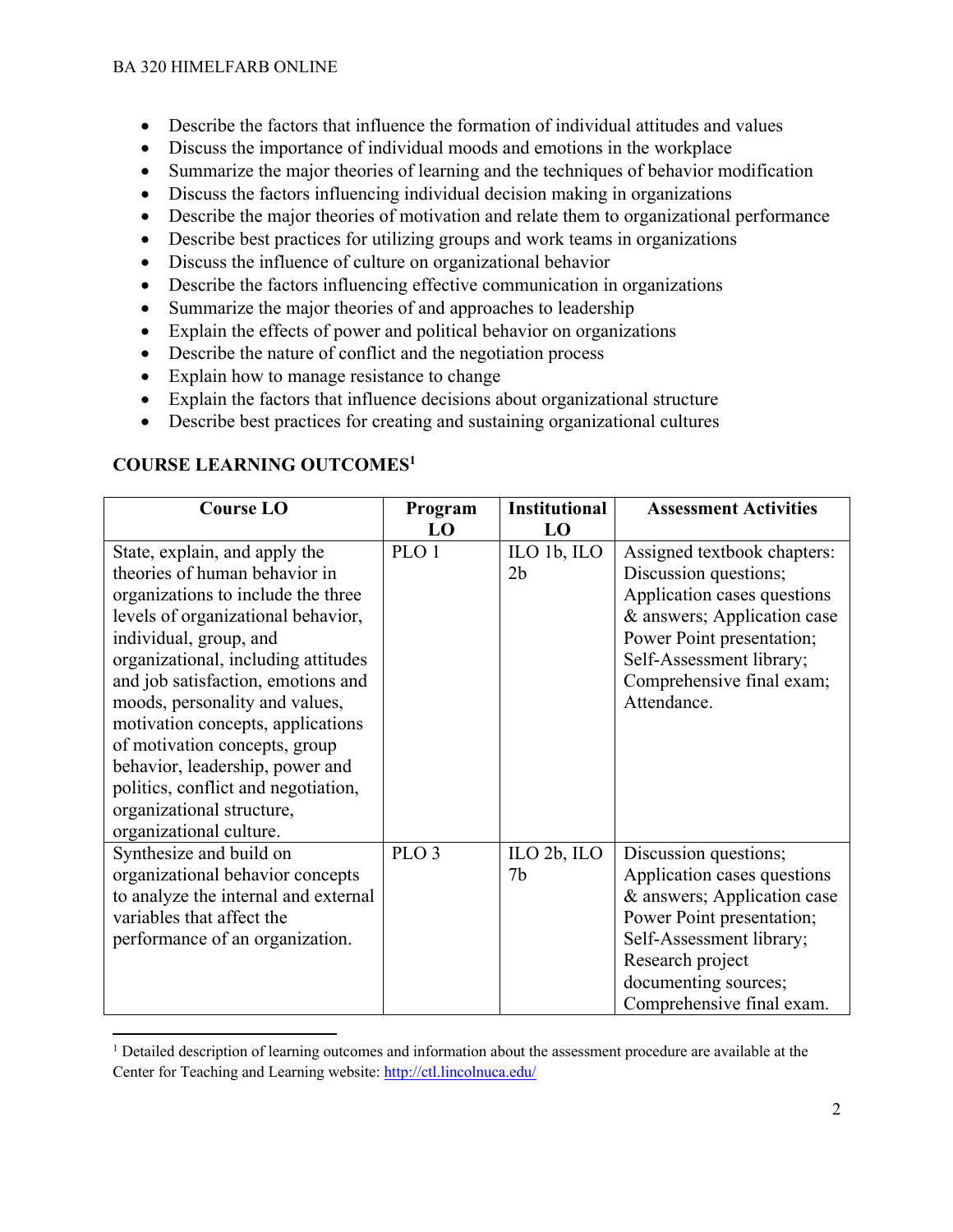| <b>Course LO</b>                    | Program          | <b>Institutional</b>                                | <b>Assessment Activities</b> |
|-------------------------------------|------------------|-----------------------------------------------------|------------------------------|
|                                     | LO               | LO                                                  |                              |
| Apply OB knowledge and              | PLO <sub>5</sub> | $\mathop{\mathrm{ILO}}$ 4b, $\mathop{\mathrm{ILO}}$ | Discussion questions;        |
| demonstrate the ability to diagnose |                  | 5 <sub>b</sub>                                      | Application cases questions  |
| and solve organizational behavior   |                  |                                                     | & answers; Application case  |
| issues and problems.                |                  |                                                     | Power Point presentation;    |
|                                     |                  |                                                     | Self-Assessment library;     |
|                                     |                  |                                                     | Research project             |
|                                     |                  |                                                     | documenting sources;         |
|                                     |                  |                                                     | Comprehensive final exam.    |
| Apply ethical frameworks to         | PLO <sub>6</sub> | ILO <sub>3b</sub>                                   | Discussion questions;        |
| resolve ethical dilemmas            |                  |                                                     | Application cases questions  |
|                                     |                  |                                                     | & answers; Application case  |
|                                     |                  |                                                     | Power Point presentation;    |
|                                     |                  |                                                     | Research project             |
|                                     |                  |                                                     | documenting sources;         |
|                                     |                  |                                                     | Comprehensive final exam.    |

# **INSTRUCTIONAL METHODS**

The emphasis will be on learning by solving problems. Every student is welcome to participate in classroom activities. Reading and problem solving assignments will be given throughout the course. During lectures, students will learn principles and concepts covered in the text as well as in various sources on relevant topics. There will be class discussions and group presentations by students on various topics covered in class.

#### **INSTRUCTIONAL TECHNOLOGY**

The class is taught 100% online using Zoom. Zoom link will be shared with enrolled students prior to scheduled beginning of the class. Canvas will be used as a web-based learning management system. Via Canvas, students will be able to access and manage online course learning materials and communicate about skill development and learning achievement. Exams will be administered via Canvas.

#### **CLASS ATTENDANCE**

Students are expected to attend class on a regular basis. Attendance is crucial to performing well in this course, as some of the material presented may not be found in the textbook. Further, the lecture and classroom demonstrations will emphasize and expand upon important topics found in the textbook. Thus, it is vital that you take thorough notes in class.

#### **ASSIGNMENTS**

There will be a bi-weekly homework assignment posted on Canvas on Wednesday of each other week. The homework assignments will typically consist of some theoretical exercises, conducting analyses on provided data and turning in a results report (write-up) describing the findings, but may include other questions. The purpose of the assignments will be to provide a medium through which students really learn the material. Students are welcome to work with other classmates on the homework, but it is expected that each student turns in his/her own,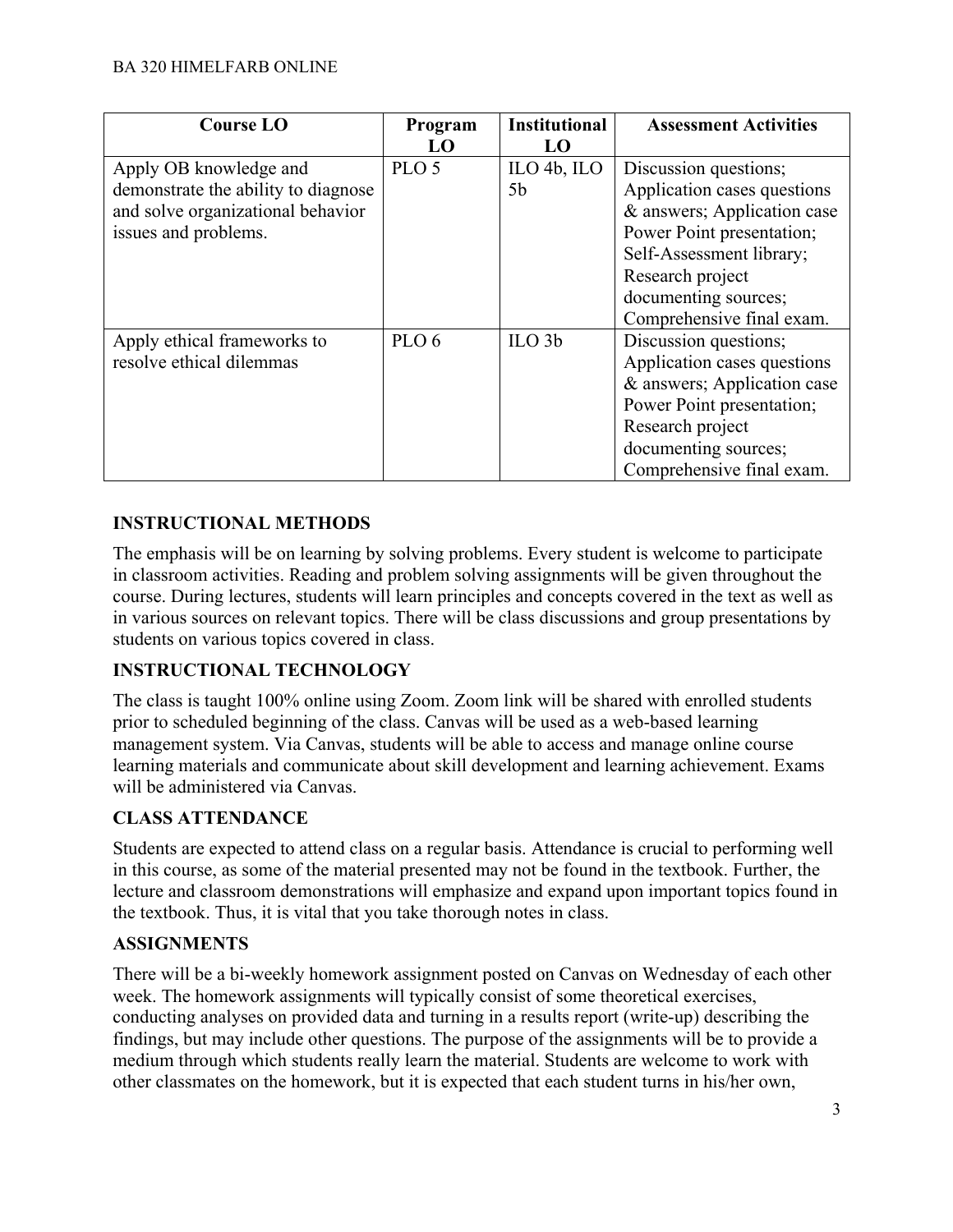independently written, homework. Any indication that work was directly shared will not be tolerated and will result in a non-passing grade.

There will be a number of readings (mostly journal articles) assigned periodically in addition to the reading in the textbook.

# **EXAMS**

There will be two exams — a midterm and a final. To assess your learning in this course, exam questions will be derived from the lecture and textbook. Topics covered in lecture will be of major emphasis on the exam, and should be the focus of your textbook readings, though there will be some test questions found in the assigned readings but not covered in the lecture. Exams may include conceptual or theoretical questions, and questions with applied scenarios. *All exams are open books and open notes.*

# **PROJECT**

Each student will have to participate in a group project. Students will be assigned into groups of 3 or 4, depending on the class size. Each group will choose a topic covered in class. Then the group will conduct an in-depth research on the topic. The project's deliverable is a group presentation to the class and the Instructor. All students in a group will be assigned the same grade.

| Percentage | Grade |
|------------|-------|
| 90-100%    | А     |
| 80-89%     | R     |
| 70-79%     | с     |
| 60-69%     | D     |
| below 60%  | ⊏     |

#### **GRADING PLAN**

| Weights             | Percentage |
|---------------------|------------|
| Homework            | 20%        |
| Class participation | 10%        |
| Project             | 20%        |
| Midterm             | 20%        |
| Final exam          | 30%        |

# **CLASSROOM POLICY AND NETIQUETTE**

When communicating via Canvas, online forums, or email or in any other digital communication, always:

• Treat instructors, staff, and other students with respect.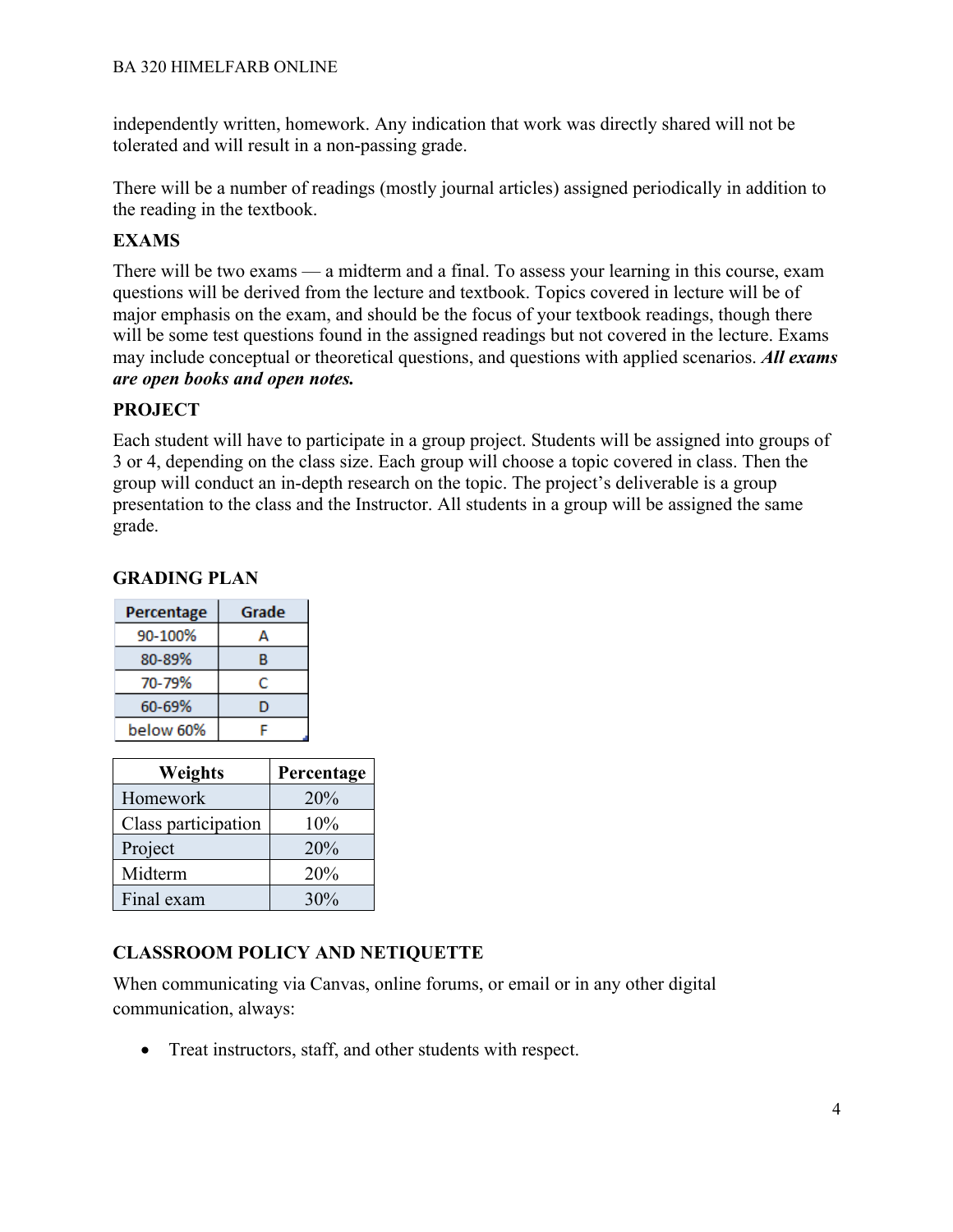- Address instructors' and staff members by their titles, such as Dr. or Professor. When in doubt, use Mr. or Ms. Unless specifically invited, don't refer to instructors by their first name.
- Use clear and concise language.
- Keep all communications professional. Remember that all college-level communication should have correct spelling and grammar. Avoid slang terms such as "wassup?" and texting abbreviations such as "u" instead of "you" — do not write an email to a college instructor or staff member the way you would send a casual text.
- Use standard fonts such as Times New Roman. Use a size 12 or 14 pt. font.
- Avoid writing in all caps. This can be interpreted as yelling.
- Limit or avoid the use of emoticons such as smiles.
- Be cautious when using humor or sarcasm. Tone is sometimes lost in an email or discussion post — your message might be taken seriously or as offensive.
- Be careful with personal information (both yours and others').

Be careful about the messages you send or post — remember that once information has been transmitted digitally, it can be easily passed on to others for whom the message was not intended and difficult to fully delete, even if you think the message is private or removed.

| <b>SESSION</b> | <b>CONTENT</b>                                    | <b>ASSIGNMENT</b>                                                      | <b>ONLINE</b><br><b>DISCUSSION</b>                         |
|----------------|---------------------------------------------------|------------------------------------------------------------------------|------------------------------------------------------------|
| June-13        | Introduction to OB: Definitions<br>and History    | Assignment 1:<br>Overview of History<br>(write-up)                     | Connection between<br>philosophy and<br>sciences           |
| June-15        | Personnel Issues. Job Analysis                    | Assignment 2: Read<br>Job Analysis (link<br>provided)                  | Reflection on the job<br>analysis read                     |
| $June-20$      | Employee Recruitment, Selection,<br>and Placement | Assignment 3: Design<br>a Job Posting                                  | Discuss the balance<br>between education<br>and experience |
| June-22        | Theories of Motivation                            | Assignment 4: Watch<br><b>Stand and Deliver</b>                        | Provide reflection on<br><b>Stand and Deliver</b>          |
| June-27        | Employee Training, Evaluation and<br>Assessment   | Assignment 5: Design<br><b>Assessment Scale</b>                        | Discussion of scale<br>construction                        |
| June-29        | Attitudes and Behaviors at<br>Workplace           | Assignment 6: Revise<br><b>Assessment Scale</b><br>(based on feedback) |                                                            |
| July-4         | Holiday, no class                                 |                                                                        |                                                            |
| July-6         | Social Psychology and OB                          | Assignment 8:<br>Clifton's SF Test                                     | Experiment as a way<br>of knowing                          |

# **TENTATIVE CLASS SCHEDULE**